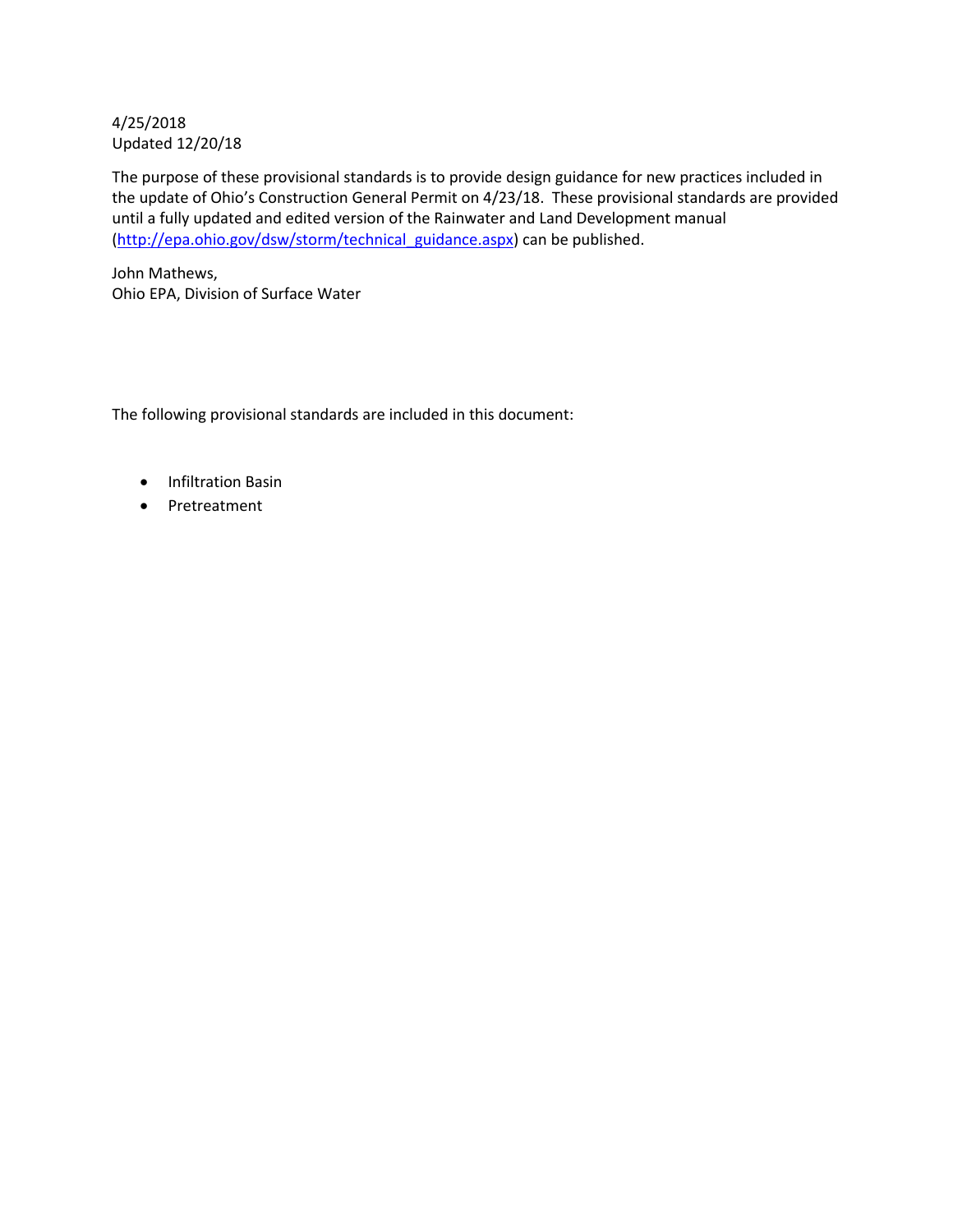# **RAINWATER AND LAND DEVELOPMENT PROVISIONAL PRACTICE STANDARD #.#**

# **INFILTRATION BASIN**

# **DATE: 4/20/18**

## **Description**

Infiltration basins are vegetated open impoundments located on native soils with high infiltration capacity designed to capture and infiltrate runoff into the underlying soil. Infiltration basins will infiltrate the water quality runoff event, but also can be used to meet flood control or peak discharge requirements.

Infiltration basins require sediment pretreatment practices that remove most suspended solids before entering the basin. This is typically accomplished by directing runoff through a grass filter strip, water quality swale or forebay before it is discharged to the basin.

| Purpose/Objective                    | Credit Available                                                                                                                                                                               | <b>Requirements and Notes</b>                                                                                                   |
|--------------------------------------|------------------------------------------------------------------------------------------------------------------------------------------------------------------------------------------------|---------------------------------------------------------------------------------------------------------------------------------|
| <b>Runoff Reduction Volume (RRv)</b> | An infiltration basin can be used<br>to receive a RRy credit to reduce<br>the site's WQv requirement. Up<br>to 100% of the WQv.                                                                | RRv must fully infiltrate within<br>24 hr                                                                                       |
| Groundwater Recharge Volume<br>(GWv) | An infiltration basin can be used<br>to help meet the Darby<br>Watershed groundwater recharge<br>requirement (GWv). The amount<br>of water infiltrated within 24 hr,<br>up to 100% of the RRv. | GWv must fully infiltrate<br>within 24 hr<br>[It is expected the soil profile]<br>to a depth of 24" will drain<br>within 48 hr] |

## **Credits**

## Condition Where Practice Applies

Drainage Area – Infiltration basins are well-suited for drainage areas up to 10 acres and are a preferred substitute for extended detention basins on highly permeable soils.

Soil Characteristics – Infiltration basins work well on most new development sites with hydrologic soil group (HSG) A soils, and potentially can work on HSG-B soils. Most HSG-B soils and all HSG-C and HSG-D soils are not suitable for infiltration basins because of hydraulic conductivity limitations. Soil hydraulic conductivity describes the ability of water to move through a soil. For infiltration basins to be considered, saturated hydraulic conductivity ( $K_{sat}$ ) must be at least 0.5 inches per hour throughout the soil profile. Rates lower than the minimum will result in extended ponding and nuisance conditions. This typically limits infiltration basins to sandy loam or loamy sand soils, though certain loam or silt loam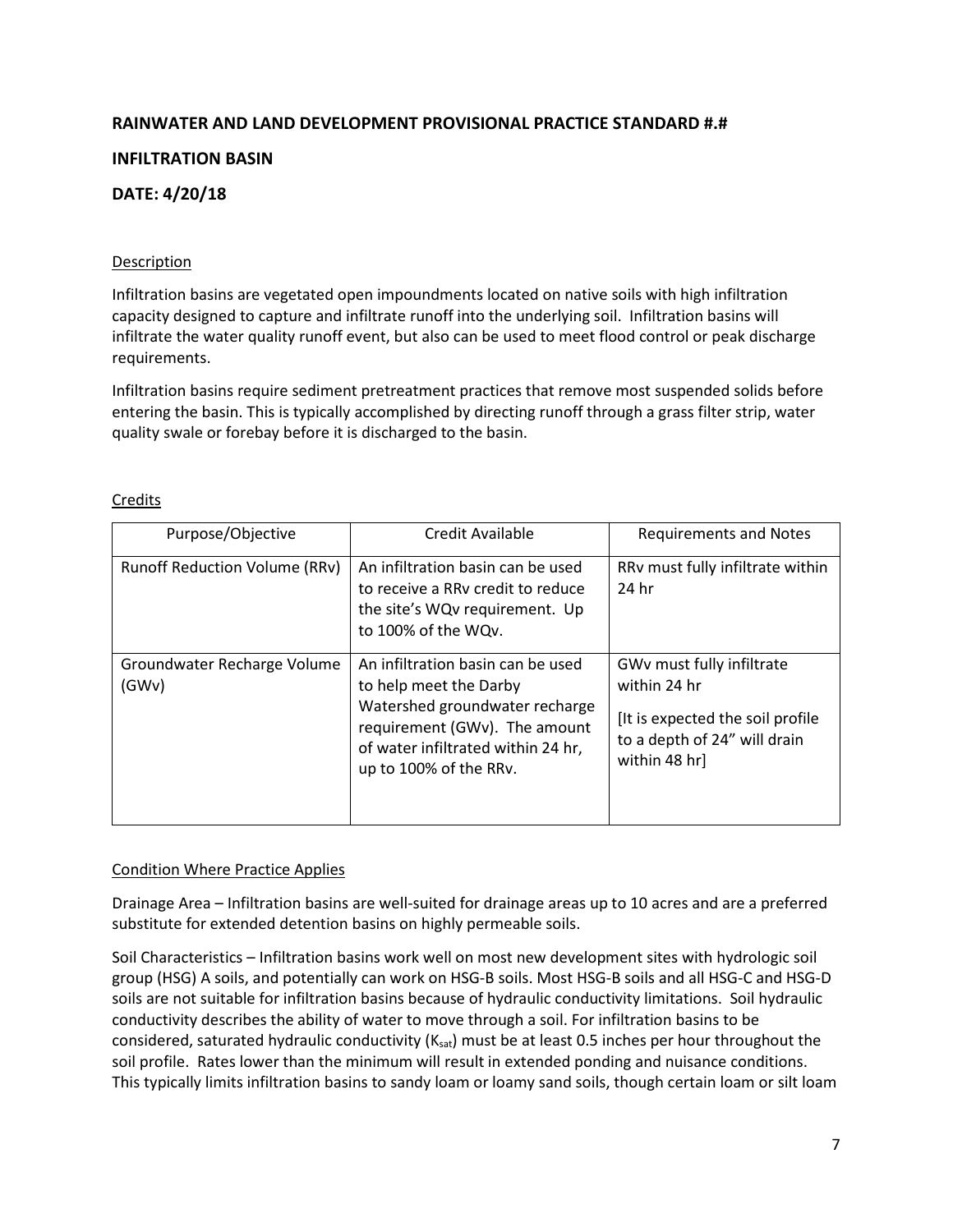soils (sand content  $\geq$  50%; clay content <20%) may provide the required K<sub>sat</sub>. Field tests would be needed to verify Ksat for loam or silt loam soils.

Sites located in gravelly soils or coarse sands (typically sites with  $K_{sat}$  > 4 in/hr) will not provide adequate runoff treatment or protection against groundwater contamination; for these sites, replacing the top 12 inches of soil with soil that meets the bioretention practice specification will provide protection against groundwater contamination. Infiltration basins should not be constructed in fill. On-site evaluation of soil parameters related to hydraulic conductivity and groundwater by a trained professional is recommended.

Previously Developed Sites - Though infiltration basins can be considered for previously developed sites, these sites present challenges (e.g., previous grading or filling of native soils, contaminated soils) that may limit their use.

Industrial or Other Areas of Potential Ground Water Contamination – This practice should not be used in heavy industrial developments, or areas with chemical storage, pesticide storage or fueling stations.

## Planning Considerations

The decision to select an infiltration basin primarily depends on the following factors:

- Infiltration capacity of the underlying soil
- Presence of shallow bedrock, a shallow groundwater table or unstable slopes
- Ability to provide adequate pretreatment
- Potential for groundwater contamination

Sediment Clogging – A principle threat to infiltration basins and a common reason for their failure is clogging of the permeable soil surface. An effective pretreatment sediment trapping system is an essential part of all infiltration basin designs. Grass filter strips, grass swales and/or sediment settling forebays should be incorporated so that most sediment is removed from runoff prior to reaching the infiltration basin. Additionally, infiltration basins may not be installed until disturbance from construction has ended and soils are stabilized.

Groundwater Protection – The soils for which infiltration basins are a suitable option typically overlie high quality groundwater aquifers. Precautions must be taken to guard against the facility introducing contaminants into water supply aquifers. Excessively permeable soils ( $K_{sat} > 4$  in/hr) will not effectively stop pollutants and should only be used for infiltration basins if a 12-in thick bioretention media cap is included to slow and treat infiltrating runoff.

Infiltration basins should be used with caution in well-head protection areas, i.e., areas of the state where the public water supply comes from ground water. At a minimum, infiltration structures should not be located within 100 feet of an active water supply well. A minimum vertical separation of 2 feet between the bottom of the infiltration basin and the seasonal high water elevation of the groundwater must be maintained, although larger separations are recommended where achievable. Normally, infiltration through soil is a highly effective and safe means of removing pollutants and protecting groundwater from contamination. Removal mechanisms involve sorption, precipitation, trapping, and bacterial degradation or transformation.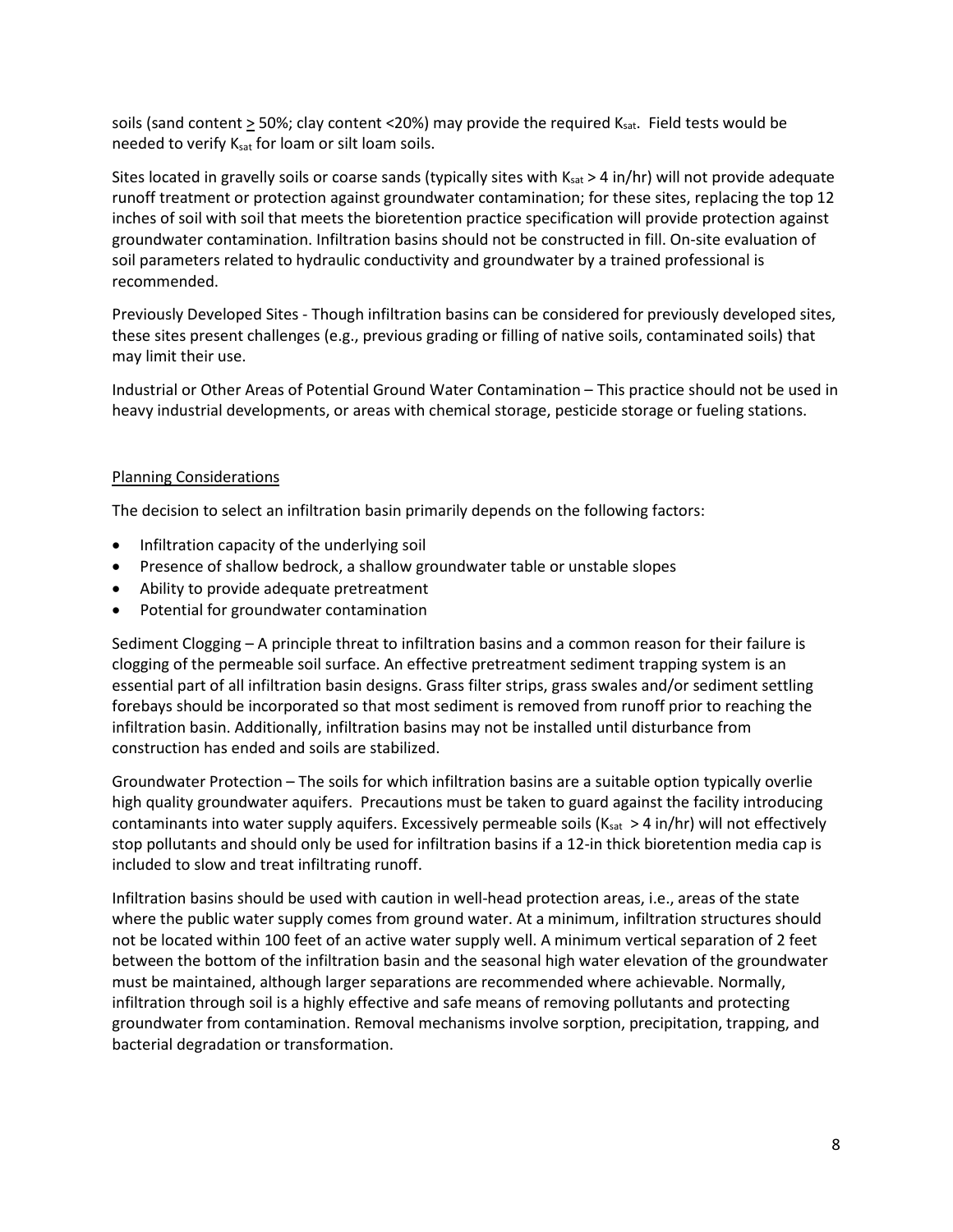## Design Criteria

Pretreatment Required – Pretreatment is required for all infiltration basins. Recommended pretreatment practices include gravel verges, filter strips, and grass swales. Concentrated flow inlet points should be pretreated through a sediment forebay.

Drain Time Requirement – The WQv must fully drain within 24 hours.

Level Infiltration Bed – The infiltration basin surface shall be level; a stepped or terraced design can be used to locate multiple level infiltration cells on gently sloping areas.

Minimum Infiltration Bed Area – The minimum area of the level infiltration bed (Ainf) must exceed 0.05 times the contributing impervious drainage area  $(A_{imp})$ :  $A_{inf} > 0.05 * A_{imp}$ .

Design Infiltration Rates – For infiltration basins, the WQv must be infiltrated into soil within 24 hours. Accurately predicting the soil infiltration rate is a key input parameter for estimating WQv drain time and assuring the intended post-construction stormwater performance of infiltrating systems. Procedures to determine appropriate design infiltration rates are outlined in Section X.XX Determining Design Infiltration Rates for Infiltrating Stormwater Practices [Section Title]

The design infiltration rate of the subgrade soil will be based on field measurements at the appropriate depth and be verified during construction (see section on measurement and verification of subgrade infiltration rate). The infiltration rate shall be based on the final, after-compaction subgrade properties, if compaction is required.

Maximum Ponding Depth - The maximum ponding depth for the WQv design volume shall be 18 inches above the infiltration bed.

Vertical Separation from High Water Table or Bedrock – The infiltration basin surface should be at least two feet higher than the seasonal high water table (SHWT) or underlying bedrock. The separation can be reduced to one foot when the applicant can prove the water table will subside to its pre-storm elevation in five days or less.

Observation Wells - A minimum of one observation well shall be provided within the infiltration basin, and located toward the center of the basin, to allow tracking of water table depth in the soil underlying the basin. Observation wells should be 5 to 6 feet in depth and constructed of 1.5 to 2.0 inch diameter PVC pipe. To allow the water table to rise in the observation well, ten to twelve 0.25-inch holes should be drilled in the bottom 2-3 feet of pipe (2 holes drilled on opposite sides of the pipe on 4-inch centers) and the length of pipe with holes wrapped with geotextile filter fabric.

Side Slopes – Basin side slopes shall be a minimum of 3:1 or flatter (4:1 or flatter is recommended) to allow mowing and other maintenance.

Vegetative Cover - A dense, vigorous vegetative cover shall be established throughout the infiltration basin within one year of basin construction. A dense vegetative cover will prevent erosion and sloughing and will also help maintain relatively high infiltration rates.

## Design Calculations

The area of the level infiltration bed typically will be determined from the following equation for minimum infiltration area: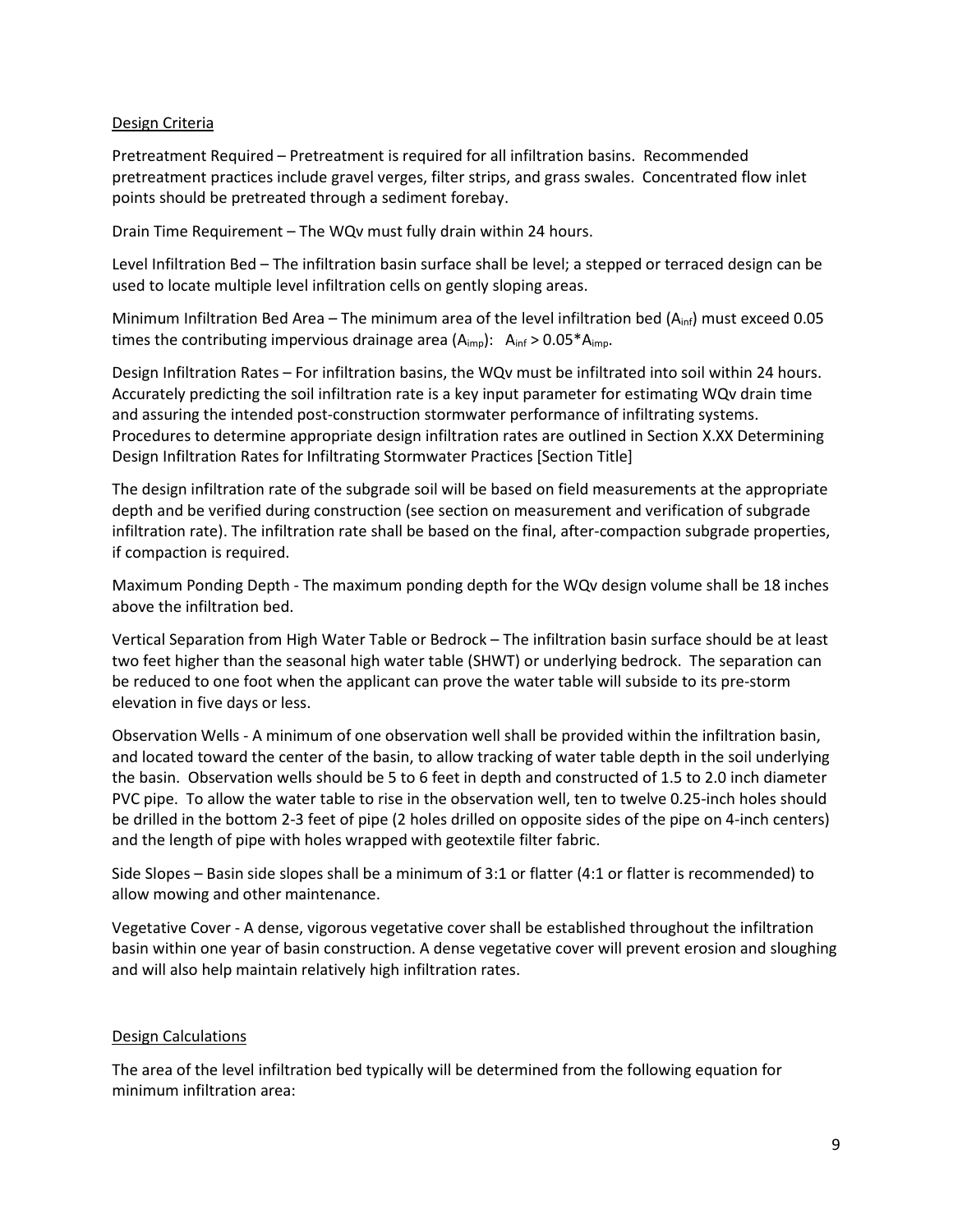$A_{inf} \geq 0.05^*A_{imp}$ 

Where:

 $A<sub>inf</sub>$  = minimum area of the basin's level infiltration area (ft<sup>2</sup>)  $A_{\text{imp}}$  = impervious area within the contributing drainage area (ft<sup>2</sup>)

To show compliance with WQv requirement determine time  $(T_d)$  for WQv to fully infiltrate:

 $T_d = WQv / (f)(A_{inf})$ 

Where,

 $T_d$  = drawdown time (hr)  $WQv = water$  quality volume (ft<sup>3</sup>)  $f =$  infiltration rate of soil (in/hr)  $A<sub>inf</sub>$  = area of infiltration bed (ft<sup>2</sup>)

Runoff Reduction Volume (RRv):

 $RRv = WQv = A_{inf} * d_{WQv}$ 

Where:

 $RRv = runoff reduction volume (ft<sup>3</sup>)$  $d_{WQv}$  = WQv/A<sub>inf</sub> = depth of the water quality volume (ft)

Subject to the following criteria: Entire RRv must infiltrate within 24 hours If the WQv does not fully drain within 24 hr, the RRv is adjusted to include only the depth of water infiltrated in 24 hr  $(d_{24-hr})$ :  $RRv = A_{inf} * d_{24-hr}$ The RRv cannot exceed the WQv.

#### Construction

For infiltrating systems, care should be taken to minimize compaction during excavation of the basin. Any compaction will reduce the infiltration capacity of the practice. Light equipment and/or tracked equipment with low ground pressure, and construction techniques (e.g., use of plywood to distribute ground pressure) that minimize compaction should be used.

Construction sequence - Timing is key to initial and long-term function of any infiltration practice. Due to their sensitivity to sediment, infiltration basins should not receive runoff from disturbed areas of the site. Runoff shall not be directed into the infiltration facility until the drainage area is stabilized and all sediment removed. A dense, vigorous vegetative cover shall be established over the contributing pervious drainage areas before runoff can be accepted into the infiltration basin.

The sequence of various phases of basin construction should be coordinated with the overall project construction schedule. Rough excavation of the basin may be scheduled with the rough grading phase of the project to permit use of the material as fill in earthwork areas. Otherwise, infiltration measures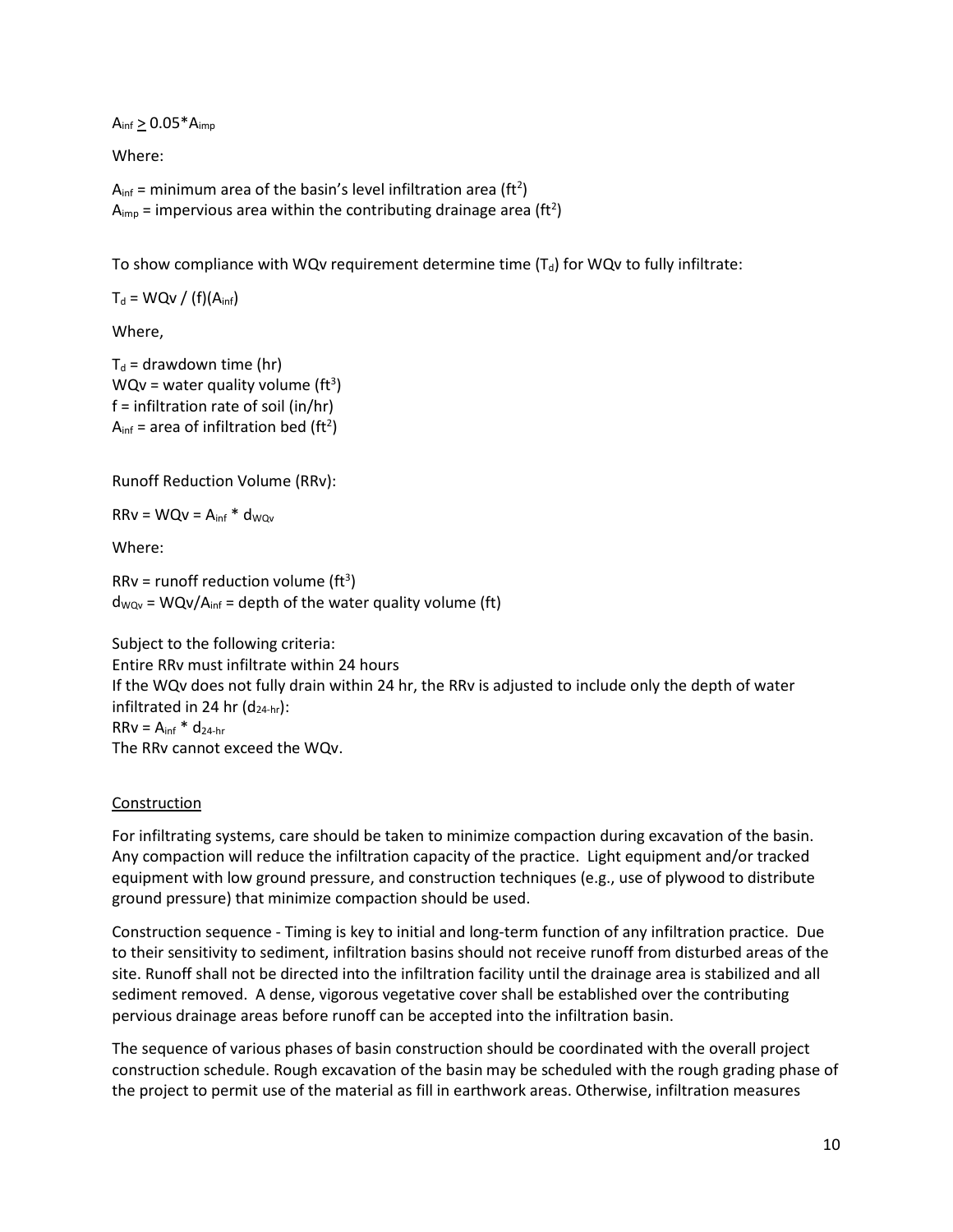should not be constructed or placed into service until the entire contributing drainage area has been stabilized. Runoff from untreated, recently constructed areas within the drainage area may load the newly formed basin with a large volume of fine sediment. This could seriously impair the natural infiltration ability of the basin floor.

The specifications for construction of a basin should state the following: 1) the earliest point at which storm drainage may be directed to the basin, and 2) how this delay in basin use is to be accomplished. Due to the wide variety of conditions encountered among projects, each project should be evaluated separately to postpone basin use for as long as possible.

Excavation - Initially, the basin floor should be excavated to within one foot of its final elevation. Excavation to the finished grade should be delayed until all disturbed areas in the watershed have been stabilized or protected. The final phase of excavation should remove all accumulated sediment. Relatively light, tracked-equipment is recommended for this operation to avoid compaction of the basin floor. After the final grading is completed, the basin floor should be deeply tilled by means of rotary tillers or disc harrows to provide a well-aerated, highly porous surface texture.

## **Maintenance**

For the first year of operation, infiltration basins should be inspected monthly and after each major (> 1") storm event. After the first year, quarterly inspections are recommended, preferably after a storm.

The drainage area will be carefully managed to reduce the sediment load to the infiltration basin.

Vegetation in and around the basin will be maintained at a height of six to twelve inches. Mowing is allowed only when the basin is dry (at least 72 hours after a runoff event). Mowing should occur no more than weekly and can be as infrequent as 4 to 6 mowings per year.

No portion of the infiltration basin should be fertilized after the initial fertilization required to establish the vegetation. Lime may be allowed if soil testing shows it is needed.

The top several inches of soil should be replaced (with bioretention media) when the dewatering time of the infiltration basin exceeds 24 hours. If after replacing surface media the infiltration basin still does not drain in 24 hours, more thorough investigation is required to identify and fix the operational problems.

## References

NCDEQ. 2017. Infiltration System. Section C-1, Stormwater BMP Manual. North Carolina Department of Environmental Quality, Raleigh.

RWRA. 2011. Infiltration Basin (Min Std 14.01). Storm Water Minimum Standards, Regional Water Resource Agency, Daviess County, KY.

WDNR. 2004. Infiltration Basin. Conservation Practice Standard 1003, Wisconsin Department of Natural Resources, Madison, WI.

WVDEP. 2012. West Virginia Stormwater Management and Design Guidance Manual. West Virginia Department of Environmental Protection, Charleston.

## Detail Drawing/Specs

**===**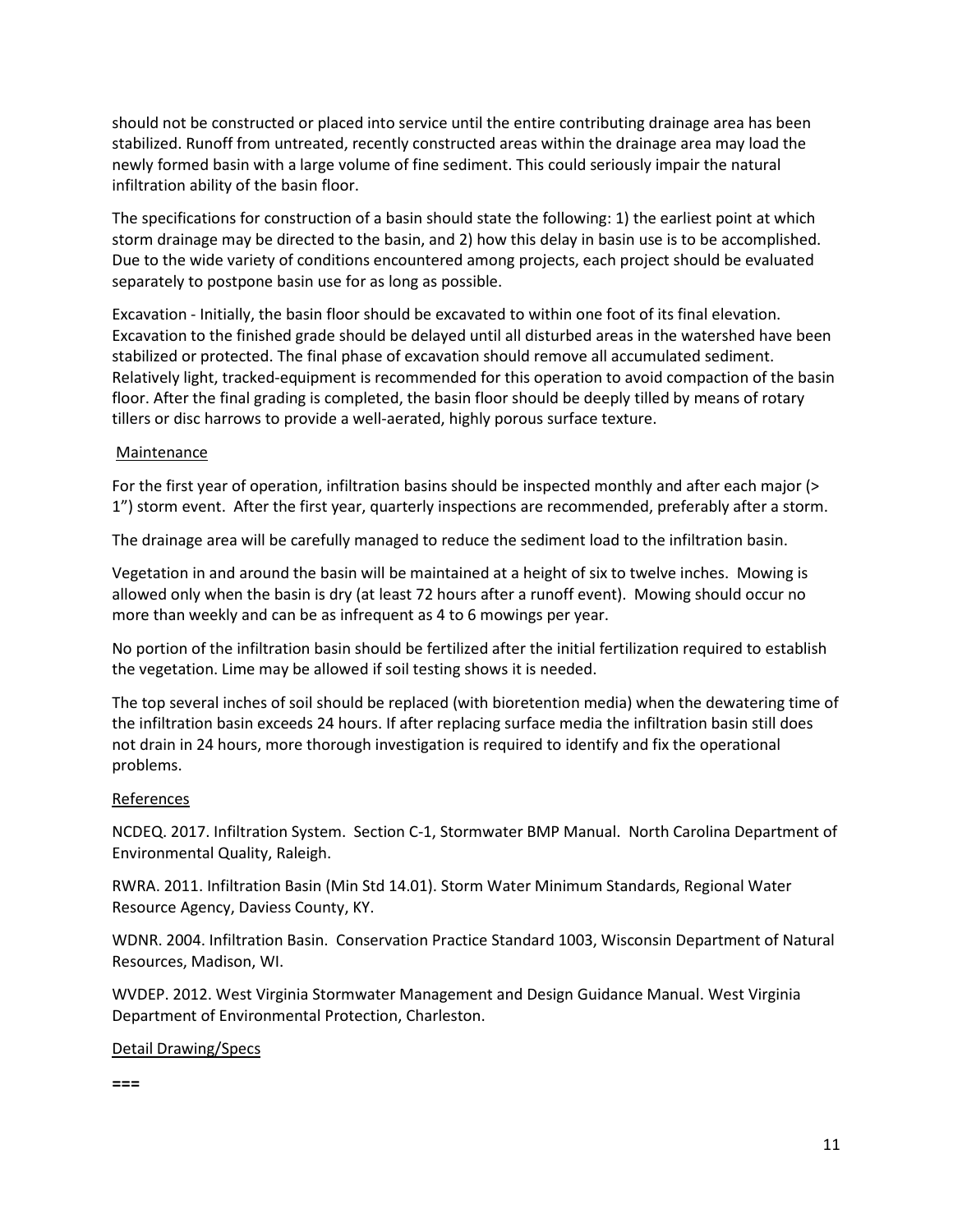# **RAINWATER AND LAND DEVELOPMENT PROVISIONAL PRACTICE STANDARD #.#**

# **PRETREATMENT**

# **DATE: 4/20/18**

## **Description**

Pretreatment practices capture coarse sediments, trash, and debris, and in some cases floatable materials and oil, prior to entry into a primary treatment practice. Pretreatment practices are part of a treatment train. On their own pretreatment practices do not meet Ohio's water quality performance standards; however, the use of properly designed pretreatment:

- limits clogging of the primary treatment practice by trash and large debris,
- protects the primary treatment practice from excessive siltation,
- extends the service life of the primary treatment practice,
- reduces overall maintenance requirements and costs, and
- increases overall pollutant removal.

Pretreatment options for concentrated flow include (1) pretreatment swales, (2) forebays, (3) flowthrough treatment devices, and (4) deep sump catch basins/traps. Grass filter strips (5) are recommended pretreatment for sheetflow conditions only.

## Condition Where Practice Applies

Pretreatment is recommended for all projects, especially areas with the potential to generate a high volume of trash or sediment, or where the primary treatment practice has limited maintenance access.

The principle threat to infiltration practices and a common reason for their failure is sediment clogging of the permeable soil layer. An effective pretreatment sediment trapping system is an essential part of all infiltration practices.

Many practices such as such as dry Extended Detention Basins (see chapter 2.6) require pretreatment. Underground Stormwater Management Systems require pretreatment that meets TSS removal performance standards (see chapter #.#).

## Planning Considerations

Pretreatment practices:

- are NOT stand-alone treatment practices,
- should hydraulically precede one or more primary stormwater management practices, and
- should not export pollutants/sediment through re-suspension and/or flushing.

By nature, pretreatment practices may require more frequent inspections and cleaning than the primary practice. As such, they should be readily accessible for maintenance and cleaning.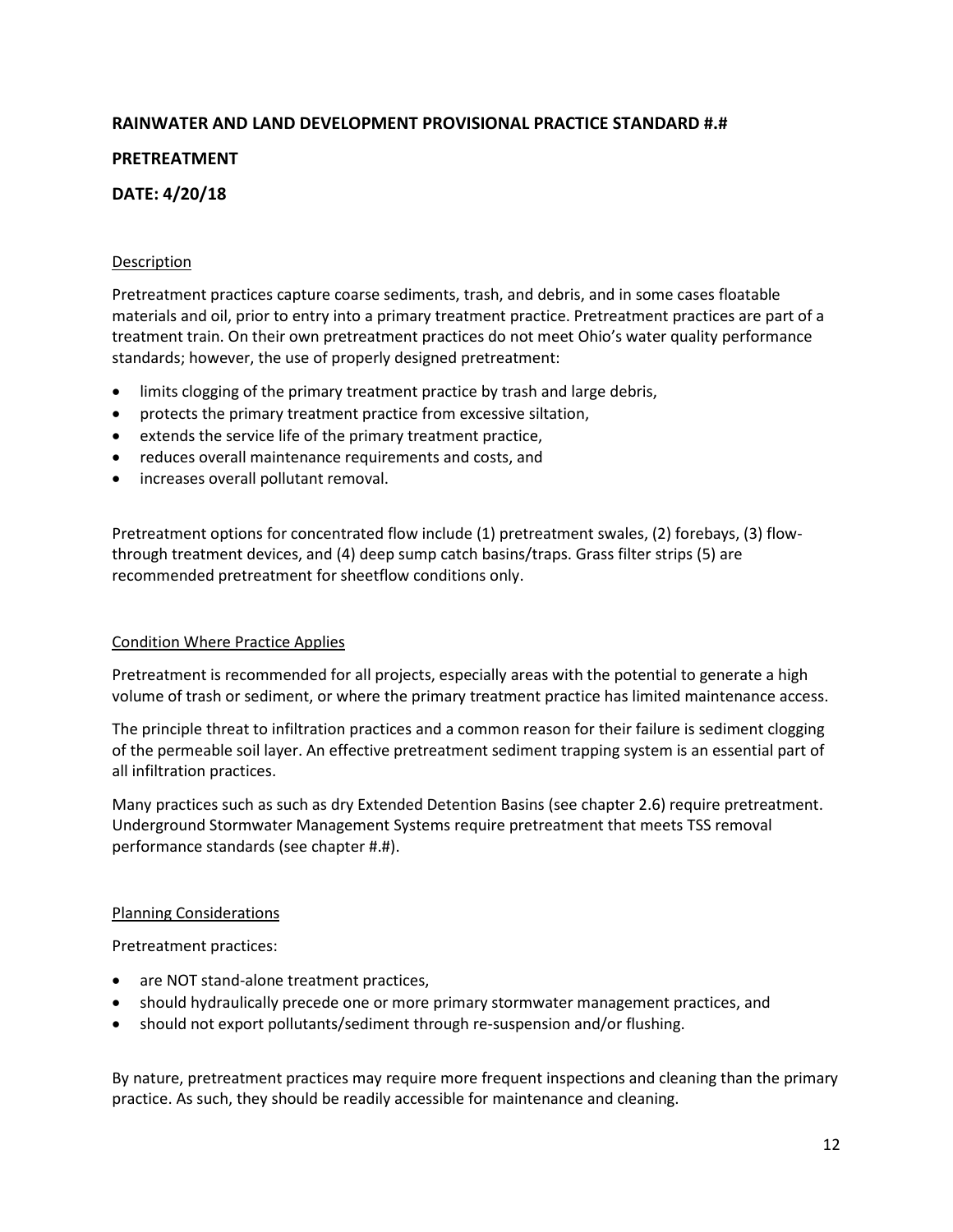If it is necessary to capture fine silts, clays, and dissolved or colloidal pollutants, advanced treatment such as filtration, chemical reactions, or biodegradation should be considered.

## Design Criteria – All Practices

Capacity - All pretreatment practices shall safely overflow or bypass flow in excess of the design capacity. An offline configuration is generally recommended. Any overflow or bypass resulting from clogging of the pretreatment practice should not be diverted from the primary treatment practice or treatment train. The effects of tailwater in the receiving practice or outlet on the capacity of the pretreatment practice should be considered.

## Maintenance – All Practices

Because of the generally limited sediment storage capacity and limited ability to accumulate trash, inspection of pretreatment practices should be performed quarterly and after every significant  $(>1")$ rainfall event.

#### **PRETREATMENT SWALE**

#### Description

Pretreatment swales are shallow, grass-lined earthen channels designed to convey flow while capturing a limited amount of sediment and associated pollutants. A Pretreatment Swale differs from a grass swale for treatment in that the Pretreatment Swale is not designed for a specified hydraulic residence time, but only for a minimum length.

To utilize Runoff Reduction credits, a grass swale must be designed to the criteria in the Grass Swale standard (Runoff Reduction Practice #.#)

## Design Criteria – Pretreatment Swale

Capacity - Design the pretreatment swale to discharge the WQf at less than 1 ft/s and at a flow depth of 4" or less.

Stability – Pretreatment swales should be non-erosive for 10-yr, 24-hr event. An energy dissipater and level spreader should be used if the swale receives concentrated flow.

Cross-section Shape – Pretreatment swales shall be trapezoidal in cross-sectional shape with a 4 foot to 8-foot bottom width and minimum side slopes of 3:1. The swale bottom should be flat perpendicular to the direction of flow.

Length – Pretreatment swales receiving all or 90% of their inflow from a single inlet at the top of the swale shall be a minimum of 50 ft. in length. Swales receiving inflow distributed along one or both edges shall be a minimum of 100 ft. long such that the average flow length is 50 ft.

Slope – The maximum longitudinal grade is 4%.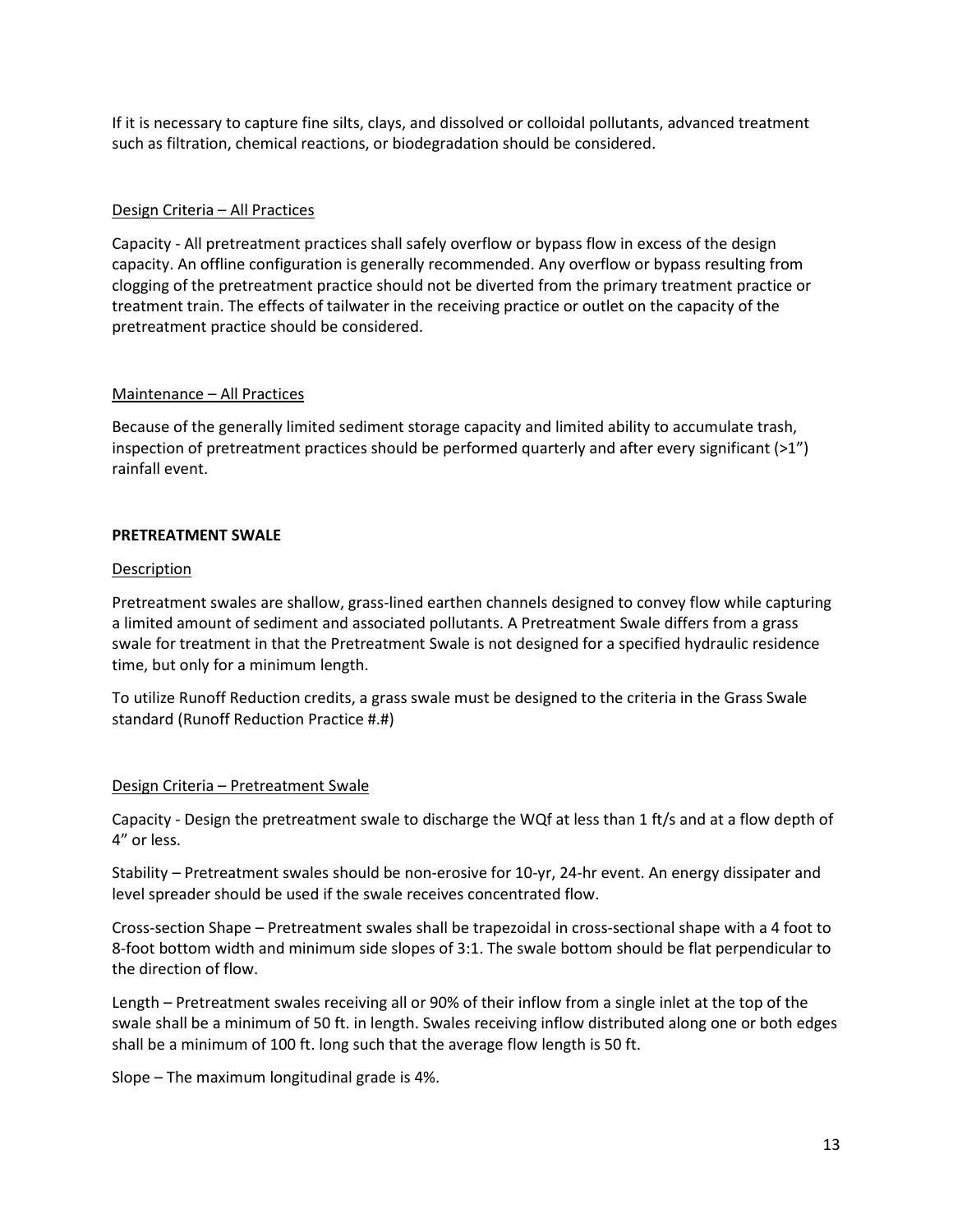Design Considerations – Pretreatment Swale

See Chapter #.#.

Maintenance – Pretreatment Swale

See Chapter #.#.

#### **FOREBAY**

#### Description

A forebay is an impoundment or basin located at the inlet of the primary treatment practice. A properly designed forebay includes measures to both:

- (1) dissipate the energy and prevent scouring from incoming concentrated flow, and
- (2) promote initial settling of coarse sediments.

## Design Criteria - Forebay

Energy Dissipation – A forebay must include energy dissipation when receiving concentrated flow from a pipe or channel. Energy dissipation can be achieved through a submerged outlet pipe, rock apron or plunge pool.

Settlement Zone – A forebay should include a basin large enough to avoid resuspension of trapped sediment with a minimum depth of 3 ft. The depth of the forebay should gradually decrease towards the forebay's outlet {graphic}. A minimum length to width ratio of 1:1 is recommended to prevent shortcircuiting.

Forebay Size – A forebay for a single inflow point should be 10 to 20% of the Water Quality volume. The forebay volume may be divided among multiple outlets with no single forebay less 5% of the normal pool area. Multiple inlets may require total forebay volume in excess of the minimum.

Forebay Outlet – Provide an outlet consisting of a level spreader or submerged level dike. A submerged dike separating the forebay from the main pool should be 6" to 12" below the normal water surface elevation and provide a non-erosive overflow. It should be planted with hardy emergent wetland vegetation. See the wetland extended detention pond section below for more information on planting. The design outlet discharge  $(q_0)$  should be equal to the inlet discharge  $(q_i)$ .

A permanent vertical sediment depth marker should be included to facilitate inspection and cleanout.

## Design Considerations - Forebay

To accommodate relatively frequent sediment cleanout, easy equipment access should be provided to the forebay (i.e. gradual slopes and free of obstructions). An access easement is recommended. A concrete or block-mat forebay bottom can facilitate cleanout. If necessary, a drain under the dike may also be included to facilitate maintenance.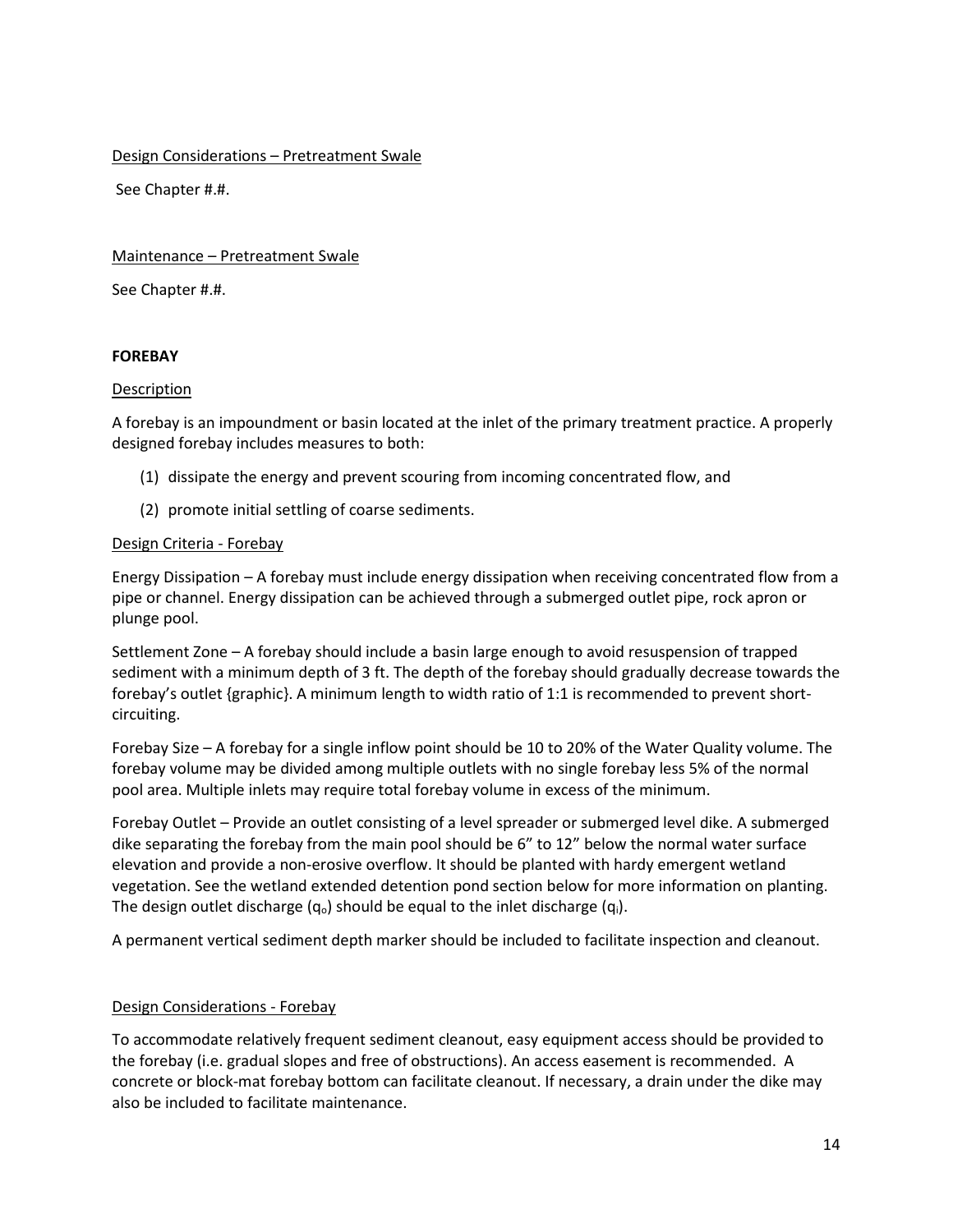Fully vegetated (wetland) forebays are effective in dissipating energy and retaining sediment.

Storage above the permanent pool may be included in the WQv.

Maintenance – Forebay

Construction – Forebay

## **FLOW-THROUGH TREATMENT DEVICES**

## Description

Several manufacturers offer a number of proprietary treatment devices that can provide pretreatment of stormwater runoff by settling, vortex flow, and/or filtration to separate trash and coarse and, in some cases, fine sediment before it enters the primary treatment practice. These devices typically treat stormwater as it flows through the practice with no significant storage or extended detention. Flow-Through Treatment Devices are often referred to as Manufactured Treatment Devices and can be classified as:

- Hydrodynamic separators,
- Oil/grit separators,
- Media filters,
- Treatment chambers, or
- Water quality inlets.

# Design Criteria – Flow-Through Treatment Devices

Note: Design criteria are provided to assure compliance with post-construction stormwater requirements and sustain the stormwater system function over the long-term. Engineers shall follow design specifications and recommendations provided by the manufacturer(s) of all proprietary pretreatment devices.

Capacity - Devices must be sized for the required efficiency at the appropriate water quality flow (WQf) for the contributing drainage area. Devices must be placed offline or fitted with an internal high-flow bypass. In some cases, flows exceeding the design rate may continue to receive reduced treatment; however, this must be weighed against the risk of resuspension at high flows. An off-line configuration is recommended. The effects of tailwater from the bypass, outlet or primary practice should be evaluated. Hydraulic losses within the system should also be evaluated.

Access – All flow-through treatment devices must have sufficient access for inspection and maintenance. Manholes provided for access should be of sufficient diameter to permit needed access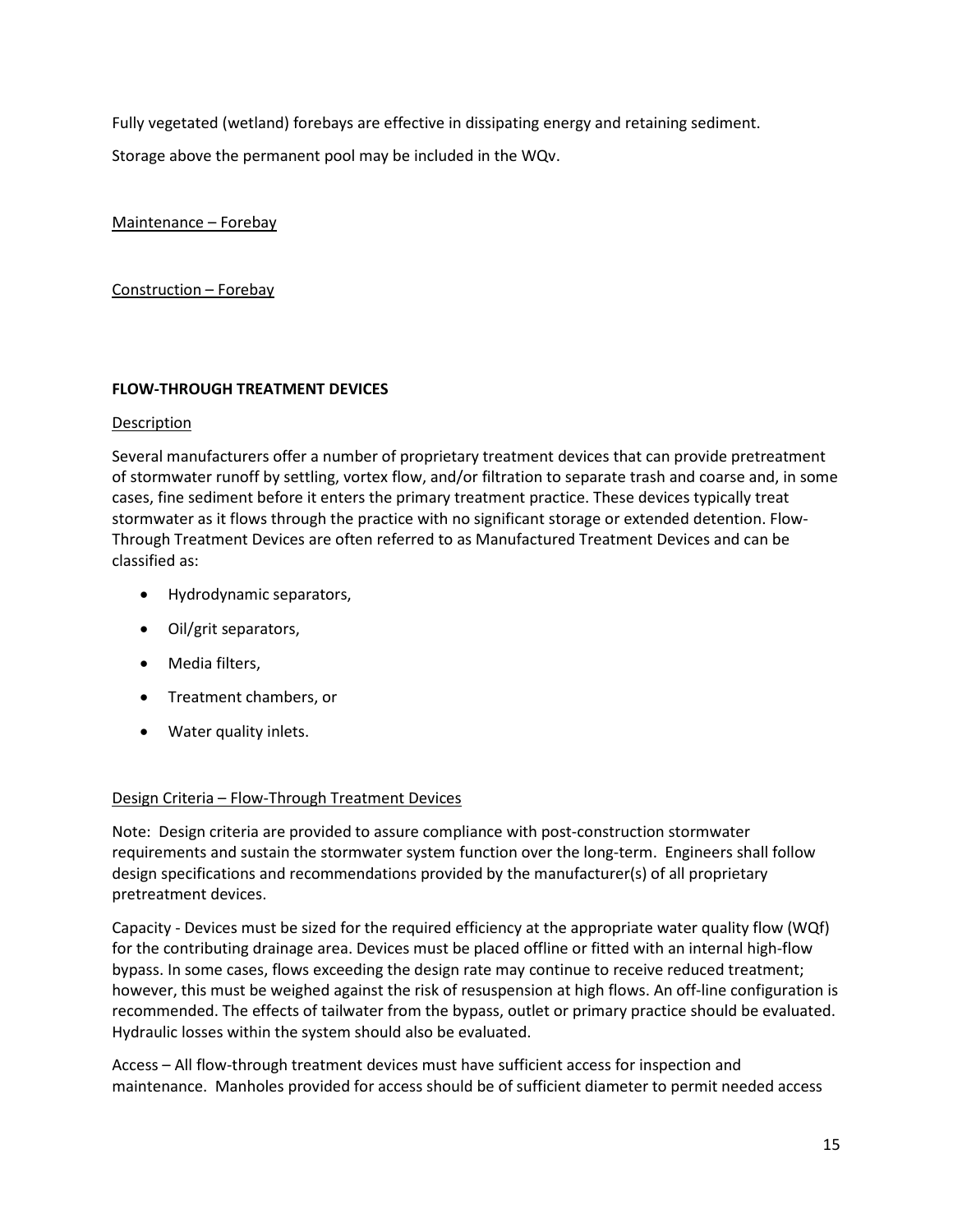as well as be labeled or identified. All sediment storage zones, filters, cartridges, or removable components must be easy to access.

All pipe joints and other connections must be watertight connections.

## Design Considerations – Flow Through Treatment Devices

Underground practices should be designed for the appropriate traffic loading and dead loading at the surface.

Consider clearance and accessibility for maintenance.

Underground practices may not be suitable for locations where spill control is necessary.

## Maintenance – Flow-Through Treatment Devices

All flow-through treatment devices must be inspected and maintained in accordance with the manufacturer's instructions and/or recommendations.

## **DEEP SUMP TRAP OR CATCH BASIN**

#### Description

A deep sump trap or catch basin is an overly deep manhole or vault-like structure designed to intercept trash and debris, as well as collect coarse sediment through limited settling. The sump may receive surface flow from an open grate or curb inlet or be a closed sump within a piped drainage system.

# Design Criteria – Deep Sump Trap / Catch Basin

Capacity – Individual deep sump traps / catch basins should not receive more than 1 acre of impervious area runoff.

Outlet - The outlet pipe must be fitted with a "hood" designed to prevent floating materials from exiting the structure.

Sump – The minimum sump depth is 4 ft. or 4 times the outlet pipe diameter, whichever is greater. The inlet should be no more than 6 in. above the outlet pipe invert. The sump volume should be 10% of the WQv for the drainage area of the sump.

Cover – Unless receiving surface flow through a properly designed grate or curb inlet, the sump should be tightly covered to limit mosquito breeding.

# Design Considerations – Deep Sump Trap / Catch Basin

Underground practices should be designed for the appropriate traffic loading and dead loading at the surface.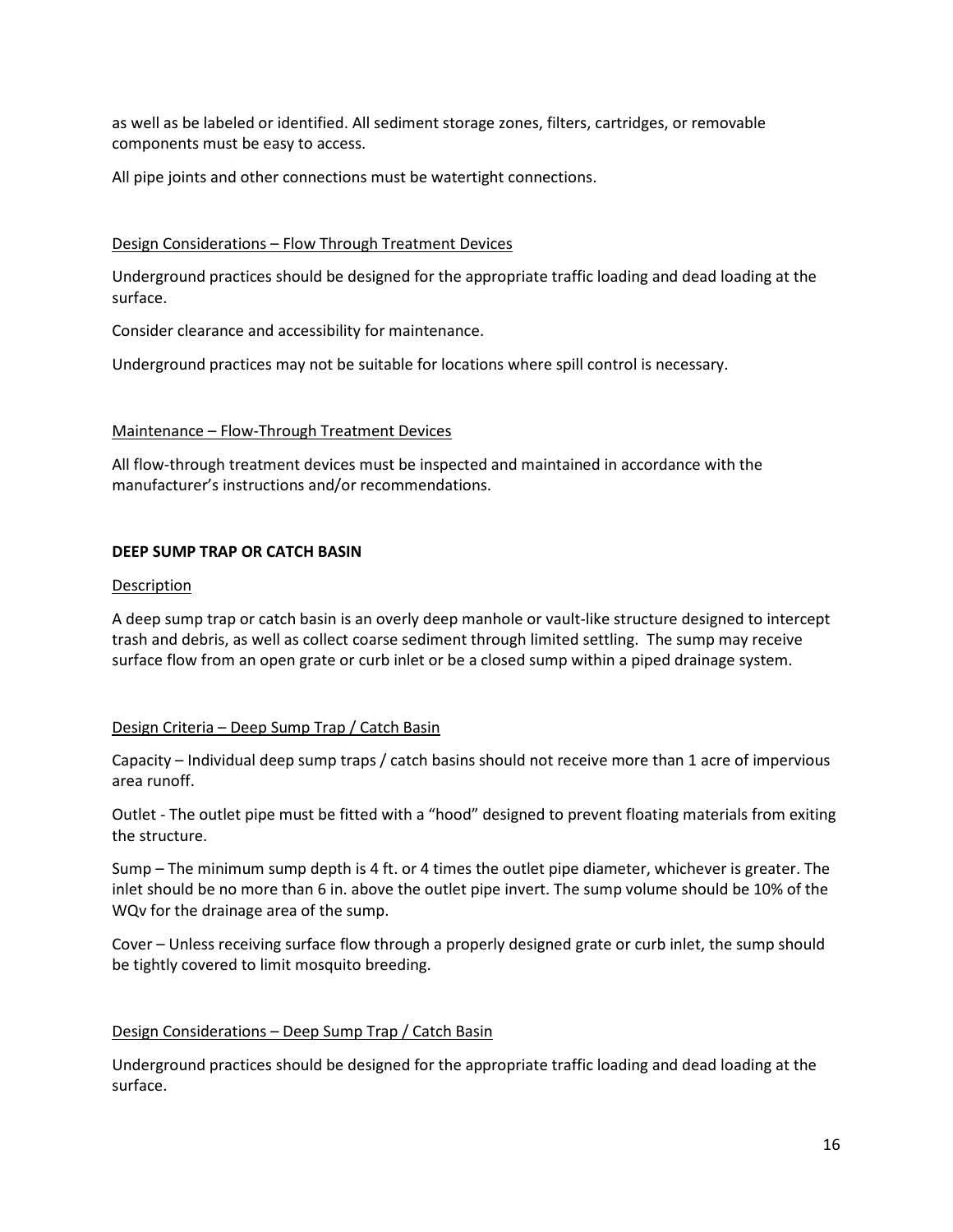Consider clearance and accessibility for maintenance.

## Maintenance – Deep Sump Trap / Catch Basin

#### **PRETREATMENT GRASS FILTER STRIP**

#### Description

Pretreatment grass filter strips are uniform areas of dense turf or meadow grasses with mild slopes that receive diffuse runoff from impervious surfaces. The dense turf within a grass filter strip improves the water quality of sheet flows from developed areas by slowing runoff velocity and causing deposition and filtration of suspended solids. Other pollutant removal mechanisms include nutrient uptake, adsorption and infiltration. Grass filter strips are generally not very effective for treating soluble pollutants.

To utilize Runoff Reduction credits, a grass filter strip must be designed according to the Sheet Flow to Grass Filter Strip or Conservation Area standard (Practice #.#)

#### Design Criteria – Pretreatment Grass Filter Strip

Filter Area - The filter width (perpendicular to direction of flow) should be equal to the width of the area draining onto it and flat. The minimum flow length (parallel to direction of flow) should be a minimum of 10 feet at slopes steeper than 10:1 (see figure). The flow length on slopes flatter than 10:1 may be as little as 5 ft.

Slope - To avoid concentrating flow, longitudinal slopes of 5:1 to 10:1 are recommended, slope should not be steeper than 4:1.

Grass Establishment – Maintain a dense, turf-forming grass cover at 4 in. to 6 in. in height. Recommend a mixture of climate appropriate grasses (may include: perennial ryegrass, tall fescue, red fescue, Kentucky bluegrass). Filter strips should be protected from vehicle or constant pedestrian traffic through the use of parking blocks and designated walkways. Flow should be diverted from the filter strip until 80% cover is established or an Erosion Control Blanket or matting should be used.

Flow Dispersion – The filter strip must receive only sheetflow from the contributing drainage area. A gravel verge or level spreader should be used at the beginning of the filter strip. Runoff may need to be redistributed where flow is restricted by parking stops/bumpers.

#### Design Considerations – Pretreatment Grass Filter Strip

See Sheet Flow to Grass Filter Strip or Conservation Area (Chapter #.#)

#### Construction – Pretreatment Grass Filter Strip

See Sheet Flow to Grass Filter Strip or Conservation Area (Chapter #.#)